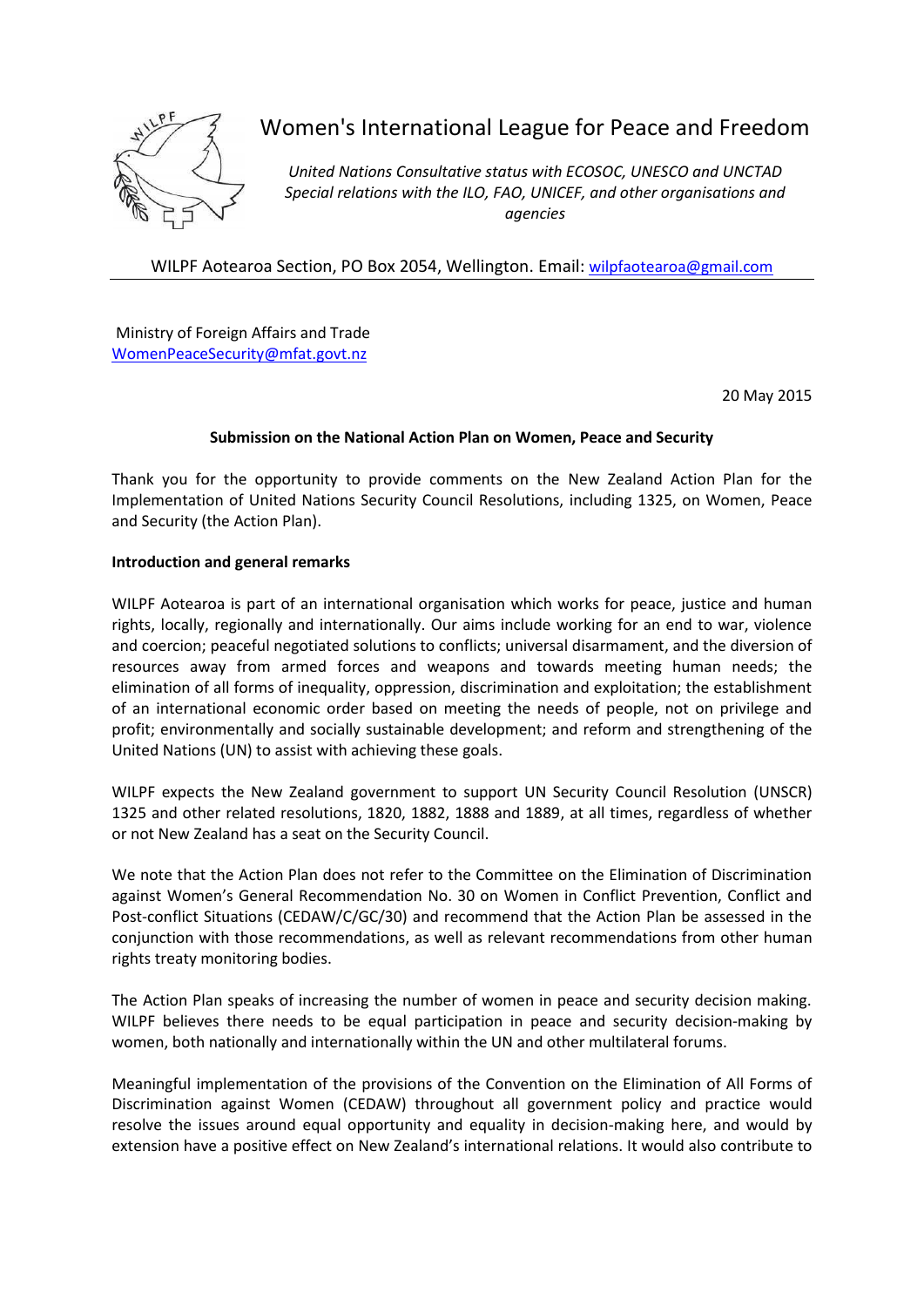a much-needed attitudinal change throughout society to ensure gender equality in decision-making, employment and remuneration.

With regard to the five key areas of New Zealand's approach to implementing UNSC resolutions on women, peace and security, we have the following comments.

## **1. Prevention of conflict and of violation of women's rights**

WILPF supports the need for protection of women in conflict-related situations through: strengthening efforts to ensure respect for women's human rights, and their physical and economic well-being; strengthening efforts to combat sexual violence, intimate partner violence and violence against women; raising the issue of sexual violence, intimate partner violence and violence against women in dialogue with parties to any armed conflict; and rigorous investigation and prosecution of sexual violence, intimate partner violence and other forms of violence against women perpetrated by international, national or non-state actors.

We support political pressure in international forums to ensure women's involvement in decision making in all situations and at all levels.

WILPF supports promoting New Zealand women as mediators and negotiators in international forums, in peace building initiatives, and as part of UN non-military peacekeeping missions. New Zealand's peace building, development assistance and other support initiatives to countries affected by conflict must be fully informed by a thorough gender analysis.

With regard to issues of security in the Pacific region, WILPF would like to stress the importance of alleviating poverty, violence against women and the effects of climate change.

WILPF supports the UN thematic areas of conflict prevention by incorporating women's perspectives into early warning systems, public education and training guidelines, and prosecution of violators of women's rights; of participation by increasing the quantity and seniority of women's representations in national and UN led peace processes and empowering local women at all decision-making levels to be involved in peace processes; and of protection of the human rights of women and girls to ensure their physical and economic wellbeing. In the context of the Pacific, this includes institutional strengthening of judicial systems, and peace-building relief and recovery - including equality of access to resources, justice and basic services, and investment in economic and social security for women and girls - in accordance with the priorities determined by the affected communities, and particularly, by the women in those communities.

## **2. Deployment of New Zealand women overseas**

WILPF supports the deployment of women in peace building, conflict resolution and mediation teams.

We do not support the use of violence as a means of resolving conflict, and thus we do not the support the participation of women in the armed forces or the deployment of women overseas in combat roles.

New Zealand is not threatened by military attack, and the resources used by the armed forces should be diverted to meet human needs, both here and overseas. Our efforts and resources should particularly be directed towards economic and humanitarian assistance in the Pacific, helping with poverty and the effects of climate change, including assisting so-called 'climate refugees', in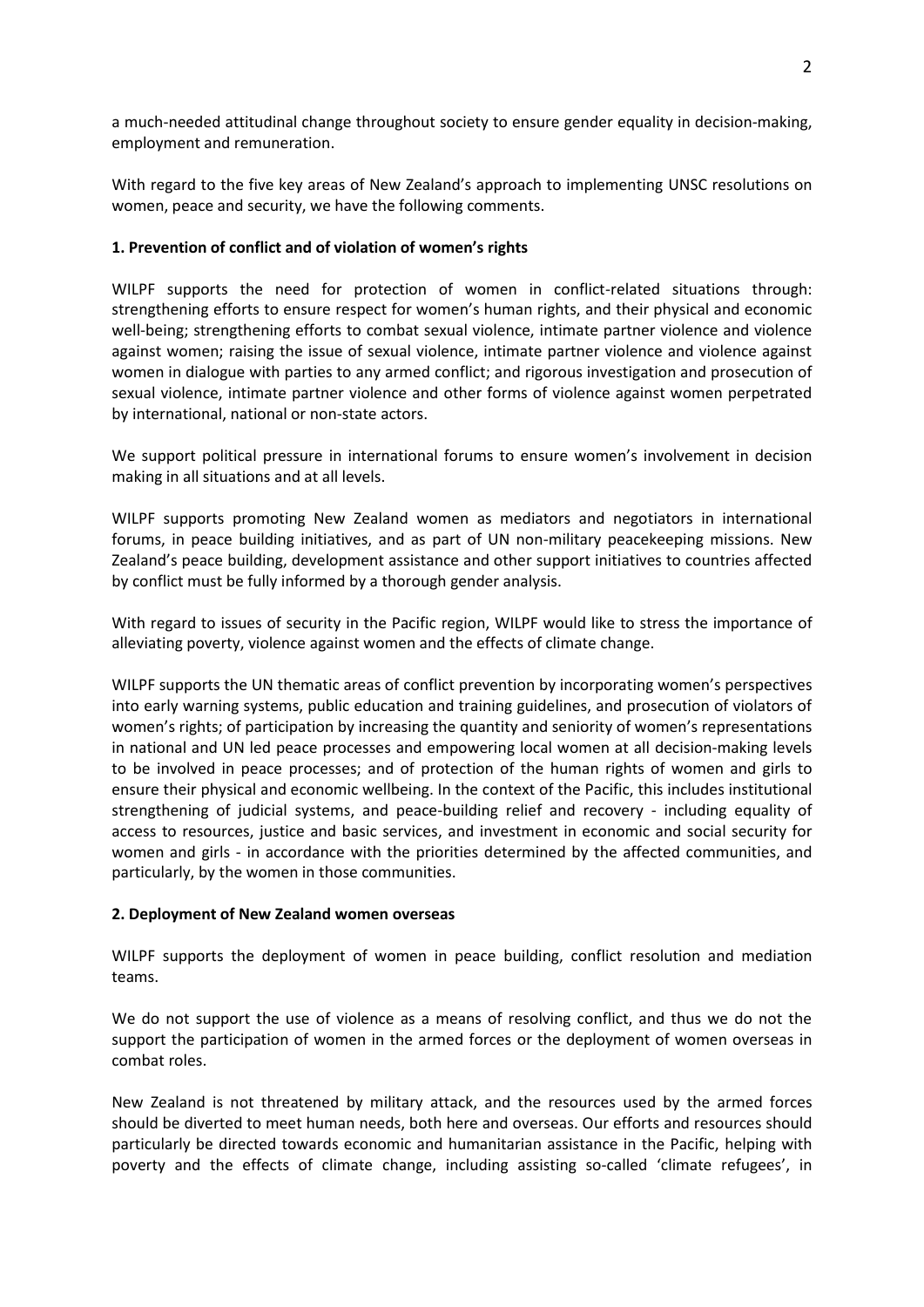accordance with the priorities determined by Pacific communities, and particularly, by Pacific women.

#### **3. Political appointments**

WILPF considers the appointment of women to senior levels in the United Nations and other international agencies, and for more New Zealand women to be appointed to senior diplomatic positions, to be an urgent priority.

#### **4. International Development**

The New Zealand government needs to provide more aid to our Pacific neighbours, especially the economic development of women and support for gender equality, the alleviation of poverty and action to alleviate the effects of climate change, in accordance with the priorities of Pacific communities, and particularly, by the women in those communities.

WILPF supports the government focusing on civilian development and humanitarian assistance, peace building and conflict prevention initiatives rather than military deployments.

#### **5. Support for UNSC Resolutions**

WILPF supports UNSCR 1882 dealing with children and armed conflict which calls for the protection of children in peacekeeping missions and funding for effective welfare programmes for all children affected by armed conflict. We recommend that the government develop time-bound action plans for protection and relief of children affected by armed conflict.

We also recommend that the government lead by example and remove its reservation to the Optional Protocol to the Convention on the Rights of the Child on the Involvement of Children in Armed Conflict (2000) as well as ensuring that it is fully compliant with its provisions.

WILPF supports UNSCR 1888 which deals with specific commitments to the prevention of sexual violence in conflict through the maintenance of peace and security for women and girls.

WILPF supports UNSCR 1889 which calls for: women's involvement and perspectives in the development and implementation of post conflict strategies; gender mainstreaming in all peace building and recovery processes; the participation of women in post-conflict economic and political decision making; funding and programmes for women's empowerment in post conflict situations; and the input of civil society, including women's organisations in the planning, oversight and tracking of funding and programmes for women in the post-conflict phase.

WILPF calls for the provision of an annual report on the progress made on implementation of UNSCR 1820, 1888, 1889 and 1325.

#### **Recommendations**

1. The Action Plan be assessed in conjunction with the Committee on the Elimination of Discrimination against Women's General Recommendation No. 30 on Women in Conflict Prevention, Conflict and Post-conflict Situations (CEDAW/C/GC/30), as well as other relevant recommendations from the human rights treaty monitoring bodies.